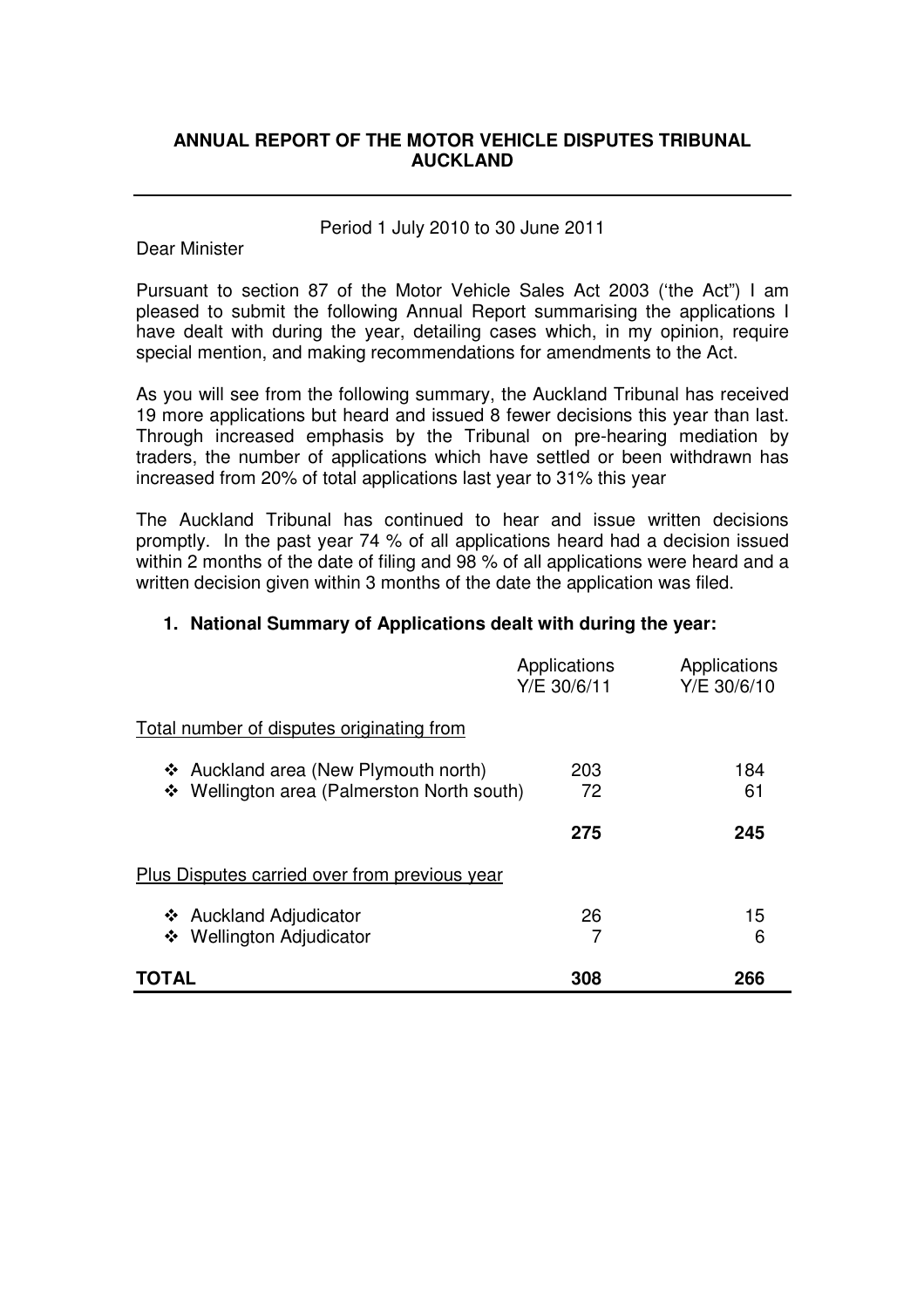## **2. National Summary of Applications disposed of during the year:**

| Disputes settled or withdrawn (both areas)                                          | 95 (31%) 54(20%) |           |  |  |  |
|-------------------------------------------------------------------------------------|------------------|-----------|--|--|--|
| Disputes transferred to Disputes Tribunal unheard<br>(both areas)                   | $\overline{2}$   | 1         |  |  |  |
| Disputes heard (including disputes carried over from<br>Previous year)              |                  |           |  |  |  |
| ❖ Auckland Adjudicator<br>❖ Wellington Adjudicator                                  | 145<br>40        | 153<br>26 |  |  |  |
| Disputes unheard as at 30 June                                                      |                  |           |  |  |  |
| ❖ Auckland Adjudicator<br>❖ Wellington Adjudicator<br>*Includes 1 reserved decision | 19<br>7          | 26<br>6   |  |  |  |
| <b>TOTAL</b>                                                                        | 308              | 266       |  |  |  |
| 3. Total applications outstanding as at 30 June 2011                                |                  |           |  |  |  |
| Unheard and reserved decisions<br>(both tribunals)                                  | 26               | 32        |  |  |  |

# **Auckland Tribunal Summary Adjudicator C H Cornwell**

|                                                         | Year<br>ending<br>30/06/11 |        | Year<br>ending<br>30/06/10 |        |
|---------------------------------------------------------|----------------------------|--------|----------------------------|--------|
| Number of disputes found for Trader                     | 51                         | 35.17% | 46                         | 30.06% |
| Number of disputes found for Purchaser                  | 93                         | 64.14% | 106                        | 69.28% |
| Cases dismissed/transferred for want<br>of jurisdiction |                            | 0.69%  |                            | 0.66%  |
| <b>Total Heard and Decisions Delivered</b>              | 145                        | 100%   | 153                        | 100%   |

 Of the applications received and heard 79.86% were decided on the basis of the Consumer Guarantees Act, 17.37% under the Fair Trading Act and 2.77% under the Sale of Goods Act 1908.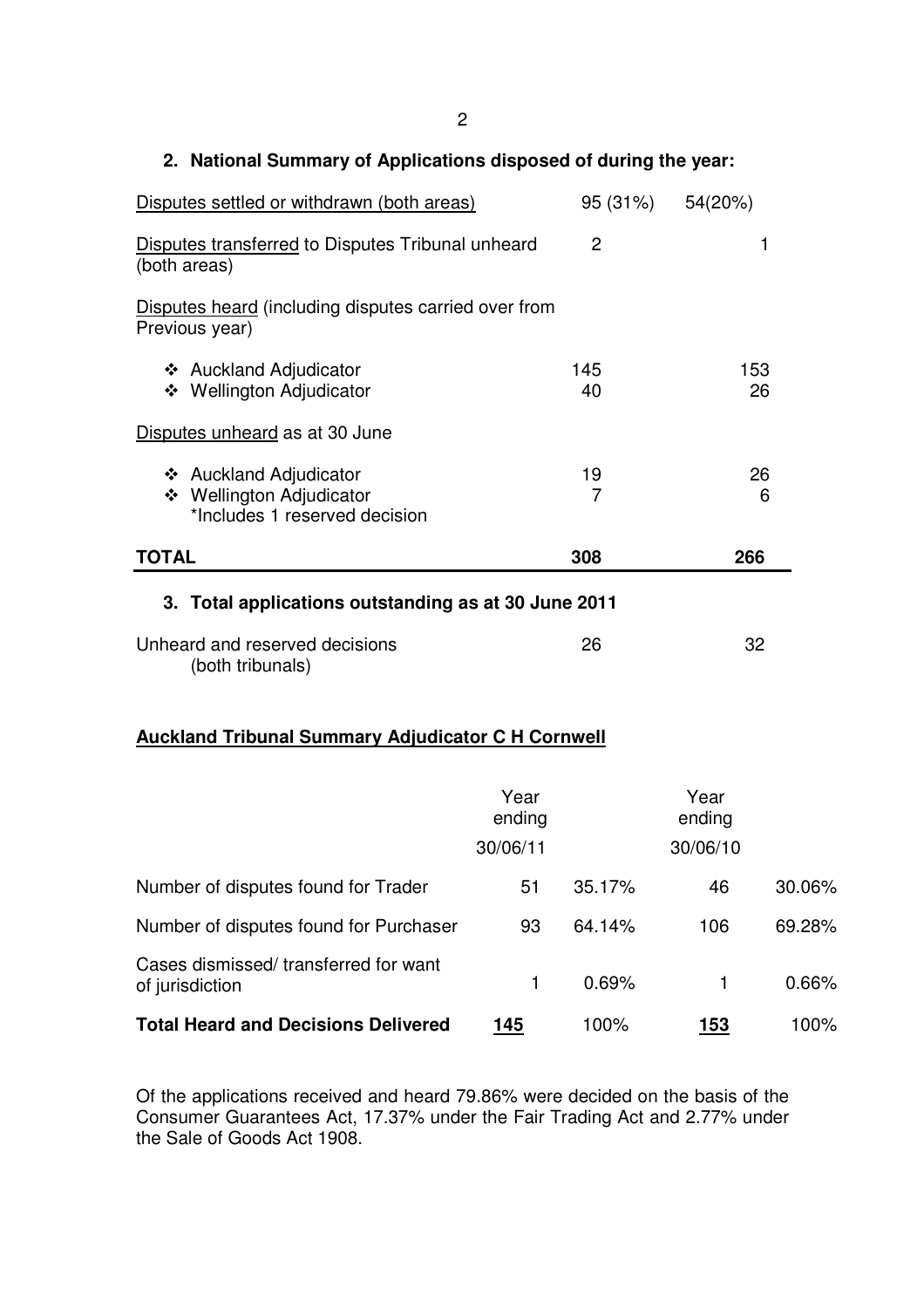#### **Location of Disputes**



# **2. Cases that in the Adjudicator's opinion require special mention:**

 The Auckland Tribunal has continued to see examples of two situations in which traders attempt to avoid their obligations under the Consumer Guarantees Act 1993 to provide a safe, fault free and reasonably durable vehicle to purchasers. First, by a trader claiming they sold a vehicle "by tender" when it was not sold by competitive tender to bring it within the exclusion in s41(3)(b) of the Act. Second, by claiming a vehicle was supplied by auction when in fact it was not, to try and bring it within the exception in s41(3)(a) of the Act. The following three cases are examples that have occurred in the past year.

# **(a) Sales by tender**

 During the year the Auckland Tribunal has heard several applications where a trader has claimed, as a defence to a purchaser's claim that the vehicle was sold by "tender". In each case the Tribunal has found the sale was not made by competitive tender.

 One such application concerned a young woman who purchased a 12 year old Nissan Pulsar for \$3,500 from a Whangarei trader in November 2010. The vehicle's odometer was 123,755 kilometres at the time of purchase. The Tribunal found that the trader's salesman had telephoned the purchaser after she had been to the trader' premises to inspect the vehicle and offered to sell her the vehicle for \$3,500. The purchaser accepted that offer and went to the trader's premises on the afternoon of 29 November to pay for the car and complete the transaction.

3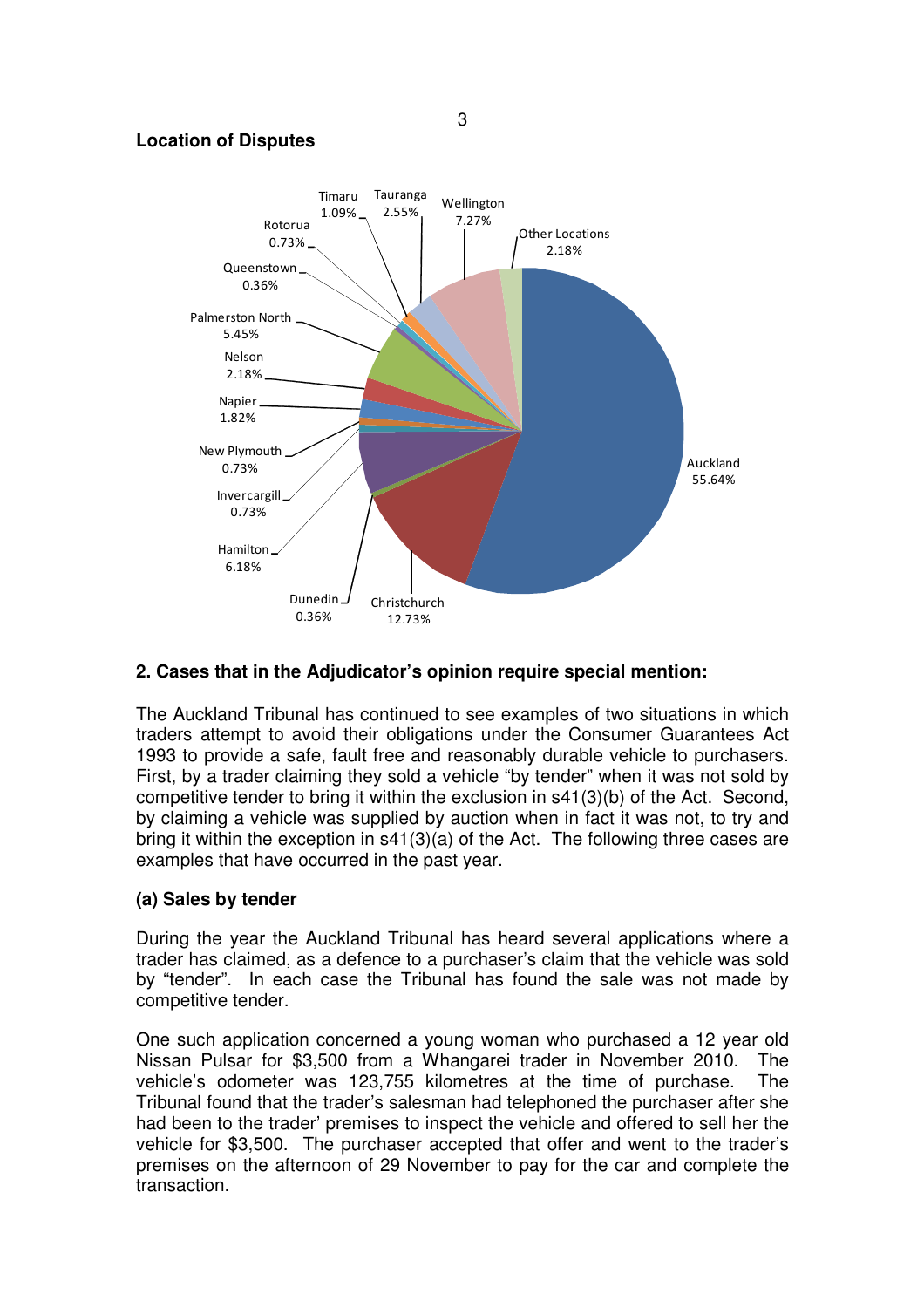However before she paid for the vehicle the purchaser was handed and required to sign a document headed "TENDER FORM" which had been filled in by the trader which described the vehicle and the purchaser's details and which then contained the following:

 "I/We hereby tender the amount of \$3,500 Plus \$10 (change of ownership) for the above vehicle.

 I/We confirm that we are aware that this vehicle is being sold by tender and is accepted in an "as is where is" condition and as such carries no warranty and therefore is not subject to the "Consumer guarantees act 1993" Or the "Sales (sic) of goods act 1908". I/We also confirm that we have read the "terms and conditions" set out by [the trader]. I hereby confirm that I am over 18 years of age and authorised to submit this tender."

 The trader also had the purchaser sign another document which stated that the vehicle was sold "as is where is" and without any warranty or guarantee.

 The purchaser noticed the vehicle's engine "stuttered" when she drove the vehicle on the afternoon she purchased. A few days later the radiator tank boiled when she stopped the vehicle after only travelling about 100kms.

 The purchaser took the vehicle to her repairer a week later who tested the cooling system and found the radiator was leaking. They sent the radiator to be repaired and but the purchaser told the Tribunal that when she got the vehicle back the engine was still overheating and the engine smelt hot. In January 2011 the purchaser took the vehicle back to her repairer who found that there was either a crack in the cylinder head or the head gasket had blown. They recommended the vehicle's cylinder head needed to be removed and checked or a second hand engine fitted.

 The trader's defence was that it had sold the vehicle by competitive tender but the trader acknowledged that it had not received any other competitive bids for the vehicle before it sold it to the purchaser. The Tribunal was therefore satisfied from the evidence that the supply of the vehicle to the purchaser did not take place by competitive tender in the sense that the tender offer made by the purchaser was not made or considered in a rivalous or competitive situation. Accordingly the Tribunal found as a fact that the vehicle was not sold by competitive tender. The Tribunal expressed the view that the Tender Form and the Disclosure Document by which the purchaser appeared to purchase the vehicle by tender and on an "as is where is" basis were both sham documents intended to create the false impression in the purchaser's mind that she had contracted out of the Act and had no recourse against the trader for the condition of the vehicle.

 The Tribunal considers the trader, in having the purchaser sign the Disclosure Document which purported to exclude all warranties, breached s 43(4) of the Consumer Guarantees Act which makes it an offence against s 13(i) of the Fair Trading Act 1986 to purport to contract out of any provision in the Consumer Guarantees Act other than in accordance with s43(2) or s43A.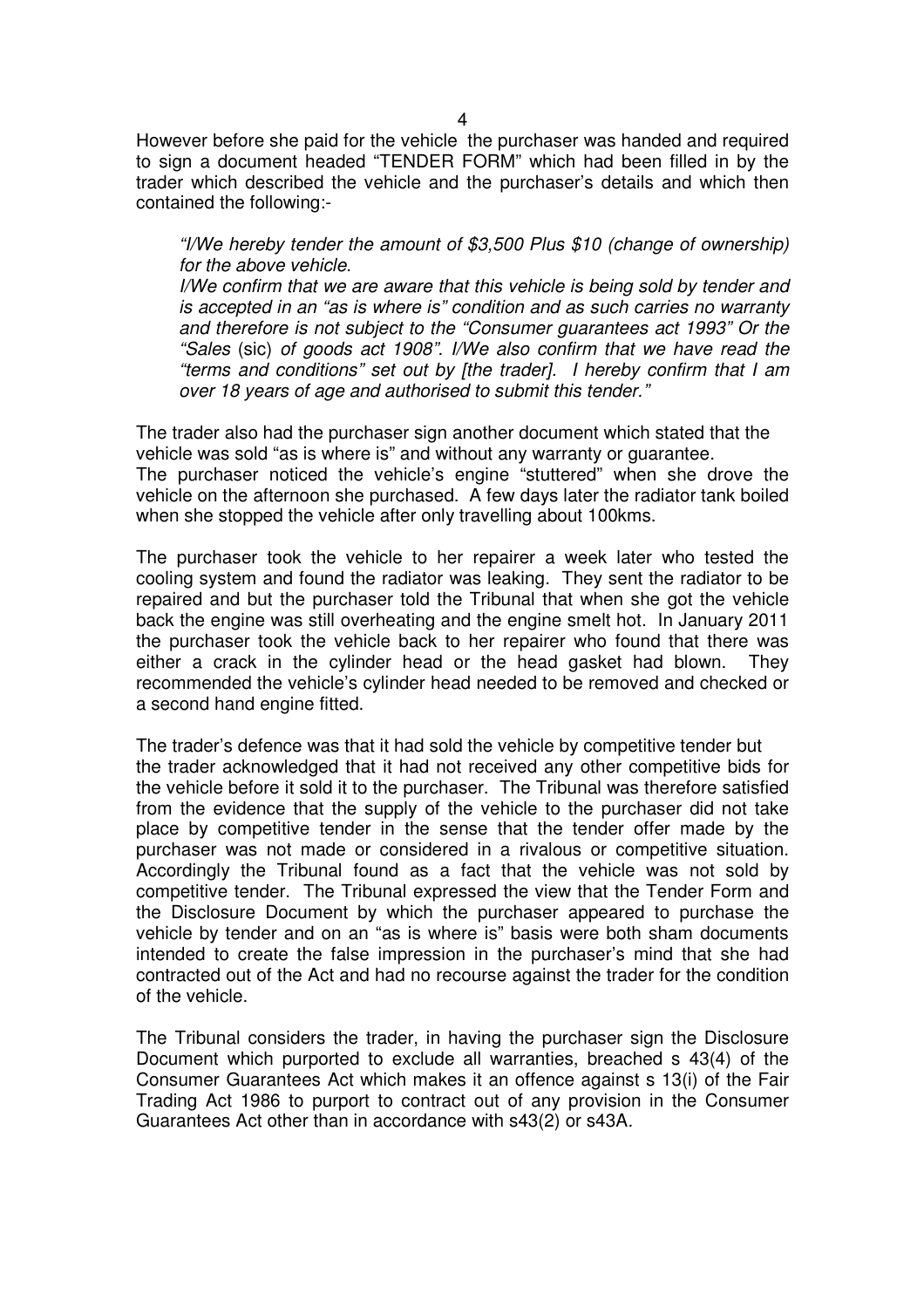The Tribunal was satisfied on the evidence produced by the purchaser and that given by the purchaser's mechanic that the vehicle probably had a cracked cylinder head or a weeping head gasket when it was sold by the trader because the purchaser travelled only 100kms before the vehicle first overheated. The Tribunal's Assessor also advised the Tribunal that it was entirely possible for a vehicle with a cracked cylinder head or a weeping head gasket to travel 1892kms (which the purchaser appeared to have travelled in the vehicle). The Tribunal therefore considered that at the time of sale the vehicle was not free from minor defects, fit for the purpose for which vehicles are commonly supplied, or as durable as a reasonable consumer would regard as acceptable- even for a \$3,500 12 year old Nissan Pulsar which had travelled 123,755kms when it was sold. Accordingly the Tribunal concluded that the vehicle failed to comply with the guarantee of acceptable quality in s6 of the Act and found that the failure was one of substantial character which entitled the purchaser to a refund of her purchase price.

## **(b) Sale made after a vehicle failed to sell at auction**

 A Wellington couple agreed to buy a 2001 VW Golf from an Auckland trader for \$6,500 sight unseen on the basis of the trader's TradeMe advertisement which described the car as "driving well". The vehicle had been offered for sale by auction but when the highest bidder failed to complete the purchase the trader offered it for a fixed price of \$6,500 to all who had taken part in the auction.

 When the purchasers paid for the vehicle the trader put a stamp on the GST invoice and on the Consumer Information Notice which read:

 "This vehicle has been purchased by way of a no reserve auction and is [sold] as is where is with no warranty expressed or implied whatsoever."

 The purchasers noticed that the vehicle's transmission was faulty as soon as they drove the vehicle from Auckland towards Wellington. They had the vehicle's transmission checked by a transmission specialist in Wellington and were quoted \$6,600 to overhaul the transmission. The purchasers emailed the trader and asked it if they wanted the vehicle back in exchange for the purchase price, or wanted to have the vehicle's transmission repaired. They received no response. They then sent the trader a letter rejecting the vehicle.

 Initially the trader promised to have the transmission replaced but later withdrew that offer and claimed the purchaser had caused the fault by driving the vehicle to Wellington with dirty transmission fluid and without first servicing the transmission.

 At the hearing the purchasers produced evidence from their transmission specialist that the transmission had a pre-existing fault and that servicing the transmission would have made no difference. The vehicle had only been driven 658kms when it was inspected by the specialist.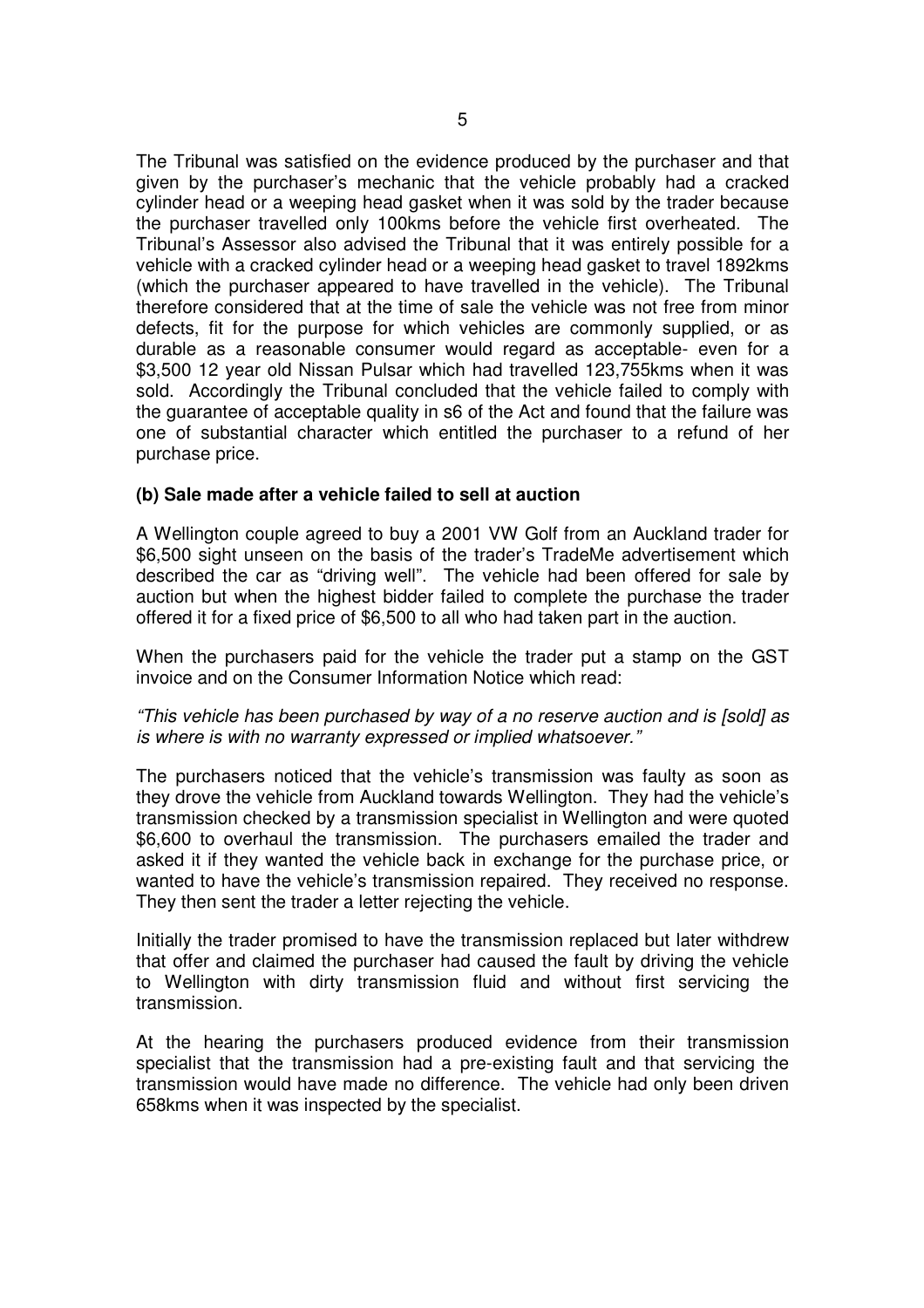The purchasers also produced a copy of the trader's advertisement on TradeMe which showed that another prospective purchaser had asked the trader if the vehicle's transmission had been fixed since the car had been offered for sale with an obvious transmission problem at a Turners auction a few months previously. The trader had not replied to the question and so it did not appear on the Q&A beneath the trader's advertisement. The purchasers claimed the trader's silence indicated it probably knew the transmission was faulty.

 The Tribunal had regard to the age of the vehicle, the fact that it had travelled 109,000kms at the time of sale, and was a Singaporean import, and also that the trader's advertisement represented it was "driving well." The Tribunal found that the vehicle was probably not supplied free of minor defects by the trader and was certainly not as durable as a reasonable purchaser would regard as acceptable for a \$6,500 car. The Tribunal also found the failure was one of substantial character because no reasonable buyer would pay \$6,500 for a car to be faced with a \$6,600 repair bill after only 658kms of use.

 The Tribunal also found the trader's conduct in stamping the invoice and CIN notice that the vehicle had been sold "by way of a no reserve auction and sold as is where is with no warranty express or implied whatsoever" was in breach of s13(i) of the Fair Trading Act because it contained a false or misleading representation concerning the existence of the purchasers' rights under the Consumer Guarantees Act. The Tribunal ordered a full refund of the purchase price and other costs incurred by the purchasers and required the trader to collect the vehicle from them in Wellington at its expense.

 The writer welcomes the Government's announcement that a Consumer Law Reform Bill is to go before Parliament to change the law so that all goods sold via online auction sites will be subject to the acceptable quality provisions in the Consumer Guarantees Act.

## **(c) Claim that a supply by auction could be up to 20 hours after auction ended**

 An example of a trader attempting to avoid its responsibilities under the Consumer Guarantees Act occurred when the Branch Manager of a listed public company which conducts vehicle auctions throughout New Zealand claimed that in circumstances where a vehicle did not sell "under the hammer" at auction, it was the trader's practice for sales consultants to obtain the seller's consent to negotiate a sale with the highest bidder or under- bidder to attempt to conclude a sale. The Branch Manager told the Tribunal that he considered that in such circumstances the vehicle was still sold by auction so long as the negotiated sale took place by 11am of the morning following the auction. He was unable to cite any legal or other authority for this approach or as to why a negotiated sale of a vehicle which was not sold at auction but subsequently sold within 20 hours of being "passed in" at auction became a "supply by auction" other than that he had always done it.

 The Tribunal was unable to accept this argument and found the trader's sale by negotiation of VW Golf with a faulty transmission on the day after the auction